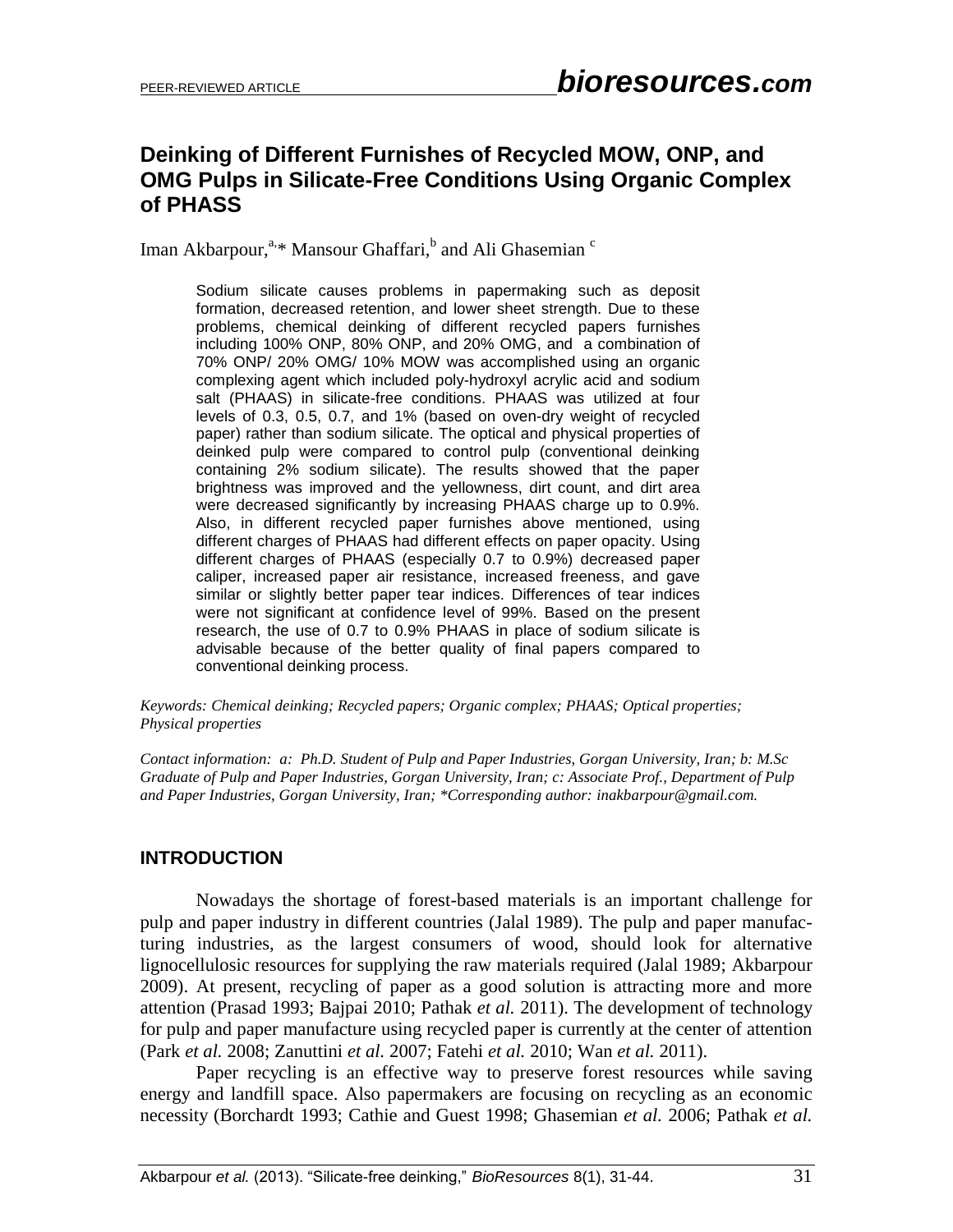2011). Iran has an inadequate supply of natural forest resources that cover only about 7% of the country's land area. Similar to many developing countries, deforestation and overharvesting in Iran have created environmental issues. On the other hand, increasing demand for forest resources in various applications has led to shortages of wood supply. Therefore, there is a need to look for innovative ways of using non-traditional forest resources to substitute wood raw materials for pulp and paper applications (Ashori *et al.* 2006). The recovered fiber used to make high-grade recycled paper consists mainly of old magazine paper (OMG), mixed office waste (MOW), and old newspaper (ONP) pulps. These recycled furnishes are the main ingredient used for preparing the recycled pulp (Ghasemian *et al.* 2006; Akbarpour 2009).

Deinking is a process for detaching and removing printing inks from recovered fibers. Difficulties in the preparation of the secondary raw material, primarily in separation of ink from cellulose fibres and its removal, are possible in the chemical deinking process. The efficiency of this process depends on the technique and conditions of printing, as well as the kind of ink or printing substrate (Bolanca *et al.* 2000, 2003). The main objective of the deinking process is to produce a good quality paper with good optical and mechanical properties. The chemicals used for deinking recovered papers include sodium hydroxide, hydrogen peroxide, sodium silicate, chelating agents, and surface active agents. Sodium silicate is a buffering agent, peroxide stabilizer, and a softening agent of linkage between printing inks and fibers (McKinney and Hache 1991; Ghasemian *et al.* 2006; Akbarpour 2009). Water streams from the deinking process become contaminated by the numerous chemicals employed and have to be treated.

To overcome the economic and environmental concerns mentioned above, a novel approach employing a single deinking chemical in place of the conventional multicomponent mixture formulations was considered. A block copolymer was selected for study. Factors motivating this selection included the possibility of using it in very small concentrations, its good biodegradability properties (some of the block copolymers used are approved by the FDA even as food additives), and the fact that these molecules exhibit a multitude of surface chemical characteristics that are essential for the deinking application (Moon and Nagarajan 1998).

The utilization of a copolymer material has been shown to be useful in combination with surfactants for deinking paper fibers (Nguyen *et al.* 2002). The copolymers of styrene/methacrylic acid function synergistically with various surfactants and provide recycled fiber having characteristics substantially similar to virgin fibers used in papermaking. The concentration of the copolymer component including styrene/methacrylic acid in a deinking solution was preferably between 0.01% and 2% by weight based upon the total weight of the dry fiber to be treated. More preferably, this amount was between 0.04% and 1.5%, with a about 1% being most preferable (Nguyen *et al.* 2002).

The results from using different copolymers in deinking recycled papers including blue security envelopes showed that the use of a water-soluble form of STYMMA 1 (Styrene methacrylic copolymer including 30% styrene/70% methacrylic acid, molecular weight 17,400) is more effective than SURFONIC® (Ethoxylated linear alcohol), as evidenced by the higher brightness value and lower ERIC value. It was unexpectedly found that when STIMMA 1 and SURFONIC®L24-12 are blended, there is a synergistic effect, providing higher brightness values and lower ERIC than either of the components achieve when used alone. Surprisingly, the blend of STYMAA 1 and SURFONIC®L24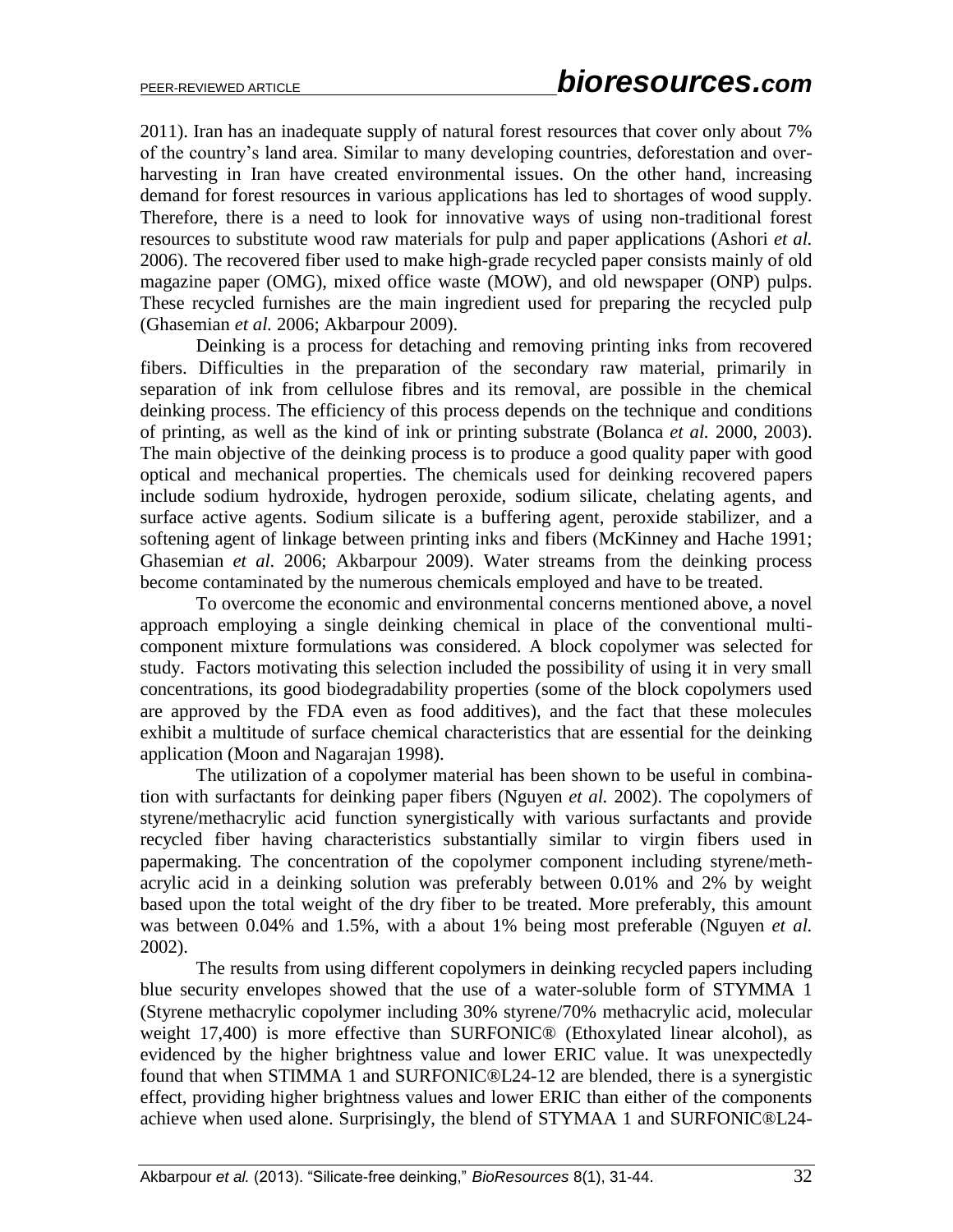12 as a deinking agent is far superior to that of STYMMA 3 (Styrene methacrylic copolymer including 50% styrene/ 50% methacrylic acid, molecular weight 57,800) and SURFONIC® l24-112. The deinking process of a commercial paper mill producing security envelope, 33.33% ledger stock, and 33.33% book print paper using different copolymers showed that the use of water-soluble form of STIMMA 1 is by itself superior to conventional deinking surfactant, SURFONIC®L24-112 and conventional antiredeposition agent CMC. Usage increase in these copolymers from 0 to 2% resulted in paper with higher brightness and lower ERIC values. It is preferred that solution employed in a deinking procedure be maintained at a pH level between about 4.0 and 12.0 and it is the most preferred that be about 7.0 to 10.5 (Nguyen *et al.* 2002).

A two-step deinking process involving pulping and flotation steps and utilizing a single block copolymer in very low concentrations, has been developed for xerographic and laser-printed papers. The addition of other chemicals may provide slightly brighter deinked pulp, but their use in a large scale deinking process drives the cost up dramatically. Further, the use of a single chemical offers the opportunity to explore the connection between the surface chemical properties of the additive and its deinking performance.

Poloxamers, which are known commercially as Pluronics (triblock copolymers of the polyethylene oxide (PEO) -polypropylene oxide (PPO) -polyethylene oxide type with the hydrophobic PPO block in the middle attached to the hydrophilic PEO blocks at the two ends) are seen to be effective surfactants for deinking, but the most suitable of these agents should be chosen carefully for a specific application. The poloxamers with the highest PPO molecular weights and the lowest percentage of PEO gave the lowest fiber losses. An ideal poloxamer would provide deinked pulp with a high degree of brightness and little fiber loss. There is a narrow range of poloxamer exhibiting this behavior between the 80 series and the 100 series; the surfactant which seems to be the best in this range is Pluronic L101. The use of this block copolymer also led to very high ink removal efficiencies, as determined using computerized image analysis (Moon and Nagarajan 1998).

The use of organic polymers as stabilizers in peroxide bleaching has been studied since the 1950's. Polyvinylpyrrolidone maleic acid-styrene or propenes, co-polymers of butadiene-maleic acid, and grafted polymers are examples of polymeric stabilizers that have been reported in the literature. Hydroxyacrylate in peroxide bleaching has been reported to be an effective stabilizer for peroxide bleaching (Ni 2005; Wurorimaa *et al.* 2006). The results show that silicate and PHAS have the highest peroxide stabilizing efficiency in terms of brightness and residual peroxide (Hamalainen *et al.* 2007). Polyhydroxyl acrylic acid is an effective stabilizer due to its metal binding ability and possibly due to its radical scavenging ability. In many cases it is advantageous to apply PHAS together with a calcium-binding polymer (Leduc *et al.* 2005; Hamalainen *et al.* 2007).

MA/AA and polyacrylate failed to show proper stabilization effect. Recently, it was proposed to use organic complexes in place of silicate to control of scaling in equipment in virgin pulp bleaching and paper recycling (Wuorimaa *et al.* 2006; Hamalainen *et al.* 2007). The results from using different chemicals in place of sodium silicate in birch CTMP bleaching in basic alkaline conditions showed that an organic complex of poly-acrylic acid and mineral salts (trade name: Paf) produced the best alternative for sodium silicate as compared to other chemicals applied. Also, by using a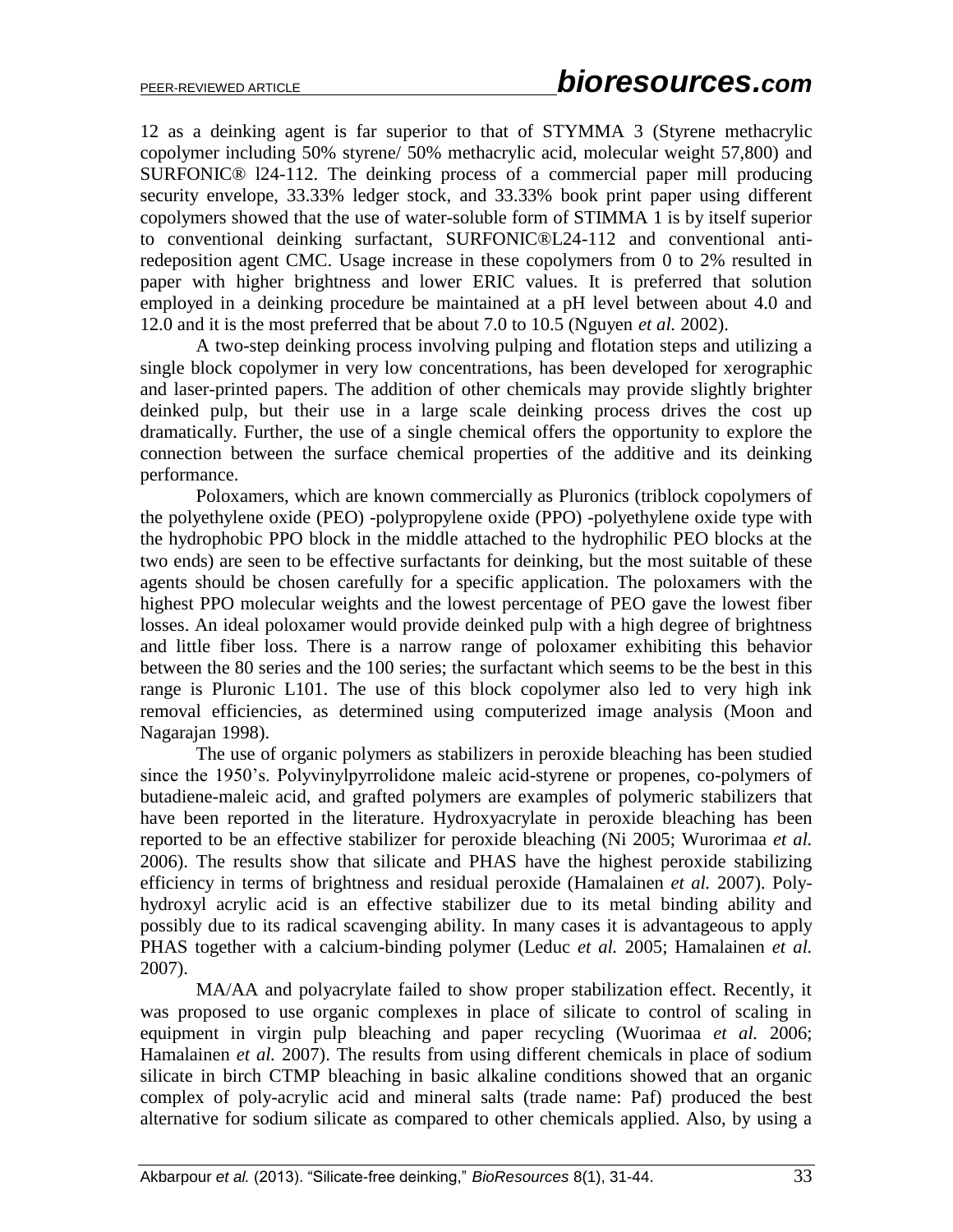dosage of 0.8%, a brightness of 68.7% was achieved in alkaline peroxide bleaching. This value was more than that of the paper brightness in conventional bleaching process using 2% silicate (Dehghani 2004). The results show that paper with similar or higher brightness and lower yellowness could be produced in silicate-free or silicate-containing peroxide bleaching of CMP pulp using the sodium salt of poly-phosphonic acid. When silicate was eliminated from peroxide bleaching chemicals along with substitution by this complex, the highest brightness (65.5% ISO) and the lowest yellowness (21.6% ISO) were observed. With an increase in complex charge up to 0.5% combined with 0.7% silicate, the brightness was improved by up to 68.1% ISO, and the yellowness decreased to 20.8. At higher concentrations (more than 0.5%) complex, the brightness was increased and the yellowness decreased. By use of this complex in place of sodium silicate, it was possible to better manage the peroxide bleaching effluent in terms of scale control, effluent recycling, and chemical recovery (Akbarpour and Resalati 2008). The effects of a non-silicate organic stabilizer derived from poly-hydroxylacrylic acid and sodium salt (PHAAS) was investigated on bleached pulp brightness and yellowness in peroxide bleaching of mill made with mixed hardwood CMP pulp. It was found that, in conventional single-stage peroxide bleaching with silicate, the highest brightness and the lowest yellowness obtained were 66.8% and 22%, respectively, at 3% silicate. On the other hand, the highest brightness (66.1%) and the lowest yellowness (20.5%) were observed using 0.5% PHAAS, which were very comparable with silicate bleaching. At lower or higher charges than 0.5% PHAAS, a decrease in brightness and an increase in yellowness was observed. However, when a mixture of 0.5% PHAAS and 0.7 to 1% silicate was used in peroxide bleaching stage, the optical properties were further improved (Akbarpour and Resalati 2008).

Silicate may generate serious detrimental effects in the pulp and paper processes. Silicate compounds may build up in the papermaking process, cause deposits on the paper machine, and introduce aniocity into a paper making system, leading to higher wetend chemicals consumption (Yonghao 2005; Hamalainen *et al.* 2007). There are good prospects for the use of silicate-free peroxide stabilizers in order to get rid of the aforementioned problems. On the other hand, silicate has its own problems of stability, and it causes fouling of equipment, coating of fibers, harshness of paper, *etc*., due to the formation of silicate deposits. Efforts have been oriented on finding an effective polymeric stabilizer for sodium silicate. There have not been enough studies in terms of replacing the organic complexes to silicate in deinking of recovered paper. In the present research, the sodium salt of poly-hydroxy acrylic acid (PHAAS, commercially known as Sulvy-x) was applied at different levels. The effect of different charges of PHAAS was investigated on the optical and physical properties of paper produced. Finally, the results were compared with those of control pulp (deinked pulps using conventional method in the presence of 2% sodium silicate).

# **EXPERIMENTAL**

#### **Preparation and Repulping of Recovered Papers**

The recovered papers used in this work were ONP, MOW, and OMG, all of which were collected from a local company. The initial brightness, yellowness, and opacity of undeinked ONP, MOW, and OMG pulps are shown in Table 1.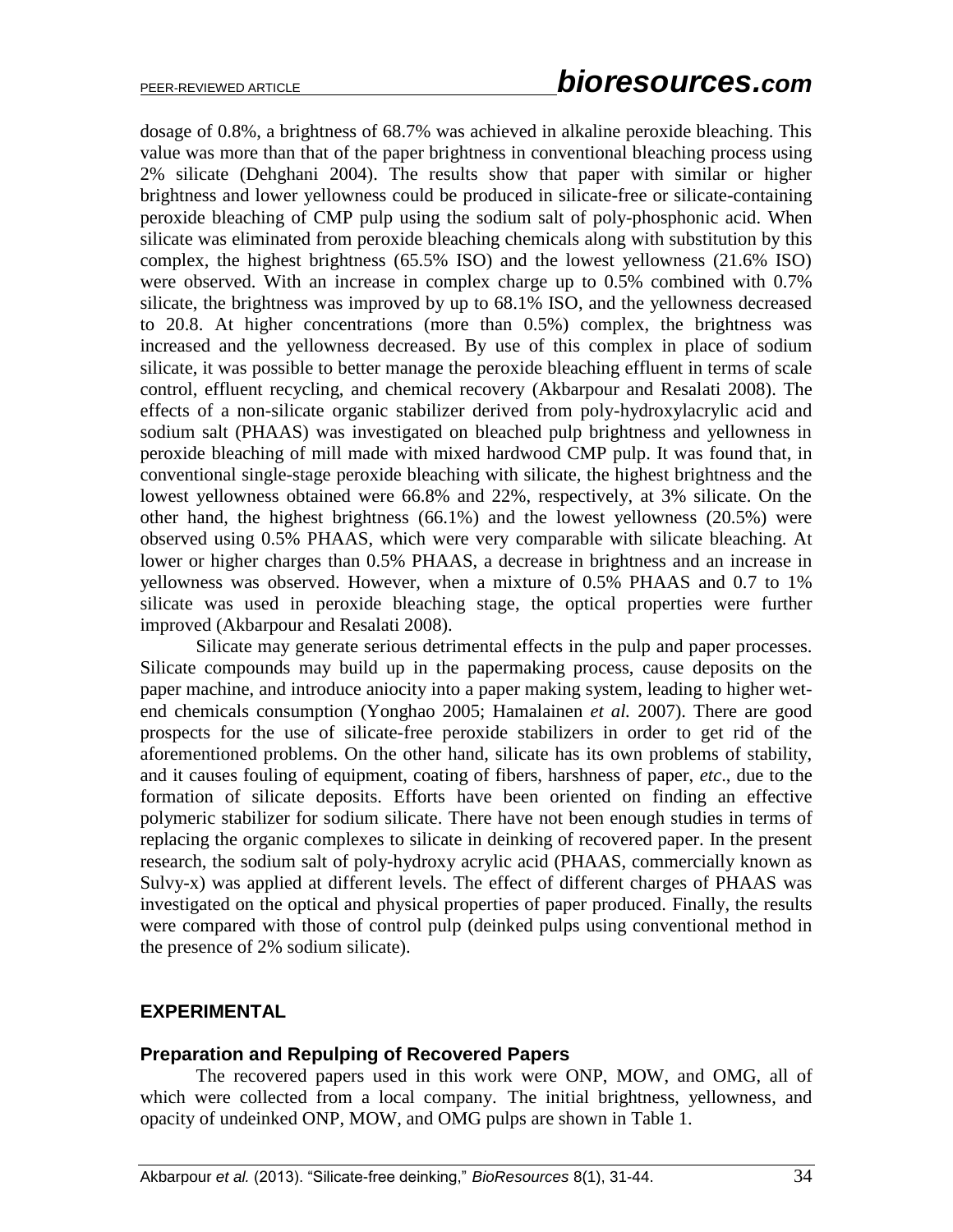| Pulp type                 | ONP  | <b>MOW</b> | OMG          |
|---------------------------|------|------------|--------------|
| <b>Brightness</b><br>(% ) | 44.3 | 79.8       | 41<br>c<br>. |
| Yellowness (%)            | 10.4 | 8.43       | 11<br>74     |
| (% )<br><b>Opacity</b>    | 98.9 | 86.9       | 96.2         |

**Table 1.** Optical Properties of the Recovered Fibers as Received

### **Chemical Pulping of Recovered Papers**

Different furnishes of recovered papers (mixtures of 100% ONP, 80% ONP/20% OMG, and 70% ONP/20% OMG/10% MOW were disintegrated using tap water for 10 min in a laboratory pulper operated at pulp consistency of 5% and a temperature of 50 °C. The chemicals added in pulping were sodium hydroxide, hydrogen peroxide, chelating agent, sodium silicate, and other collector chemicals according to Table 2. All chemicals were added based on oven-dry paper basis. Pulper pH was adjusted to 10.5 to 11.5. In this research, the control samples was prepared from pulping of different furnishes with conventional chemicals corresponding to Table 1. The other treatments were done in silicate-free conditions by substitution of different charges of PHAAS complex.

| <b>Chemicals Type</b> | Consumption                            |
|-----------------------|----------------------------------------|
|                       | (Based on oven-dried weight of pulp) % |
| Hydrogen peroxide     |                                        |
| Sodium hydroxide      |                                        |
| <b>DTPA</b>           | 0.3                                    |
| Surfactant (Tween 80) | 0.15                                   |
| Sodium silicate       |                                        |

**Table 2.** Chemical Treatment Conditions for Recycling of Recovered Papers

# **Organic Complex of PHAAS**

Organic complexes are used as a fixing or stabilizing agents in the hydrogen peroxide bleaching and deinking of recovered papers (Akbarpour and Resalati 2008). Organic complex derived from poly-hydroxyl acrylic acid and sodium salt (PHAAS) was prepared. In mills, it is made generally with a concentration of 10%. PHAAS was obtained as a liquid form which had a bright yellow color and was slightly odorous. The physical and chemical characteristics of PHAAS are given in Table 3. At the constant conditions mentioned above, the organic complexing agent of PHAAS was used at different charges of 0.3%, 0.5%, 0.7%, and 0.9% (based on oven-dried weight of recycled paper) combined with deinking chemicals without sodium silicate.

**Table 3.** The Physical and Chemical Characteristics of PHAAS

| $pH$ (at 20 $^{\circ}C$ )             | 8-9                |  |
|---------------------------------------|--------------------|--|
| Boiling point $(^{\circ}C)$           | 100                |  |
| Relative density (at 20 $^{\circ}$ C) | $1.26 - 1.3$       |  |
| Water solubility                      | Completely soluble |  |
| Flash point                           | Not applicable     |  |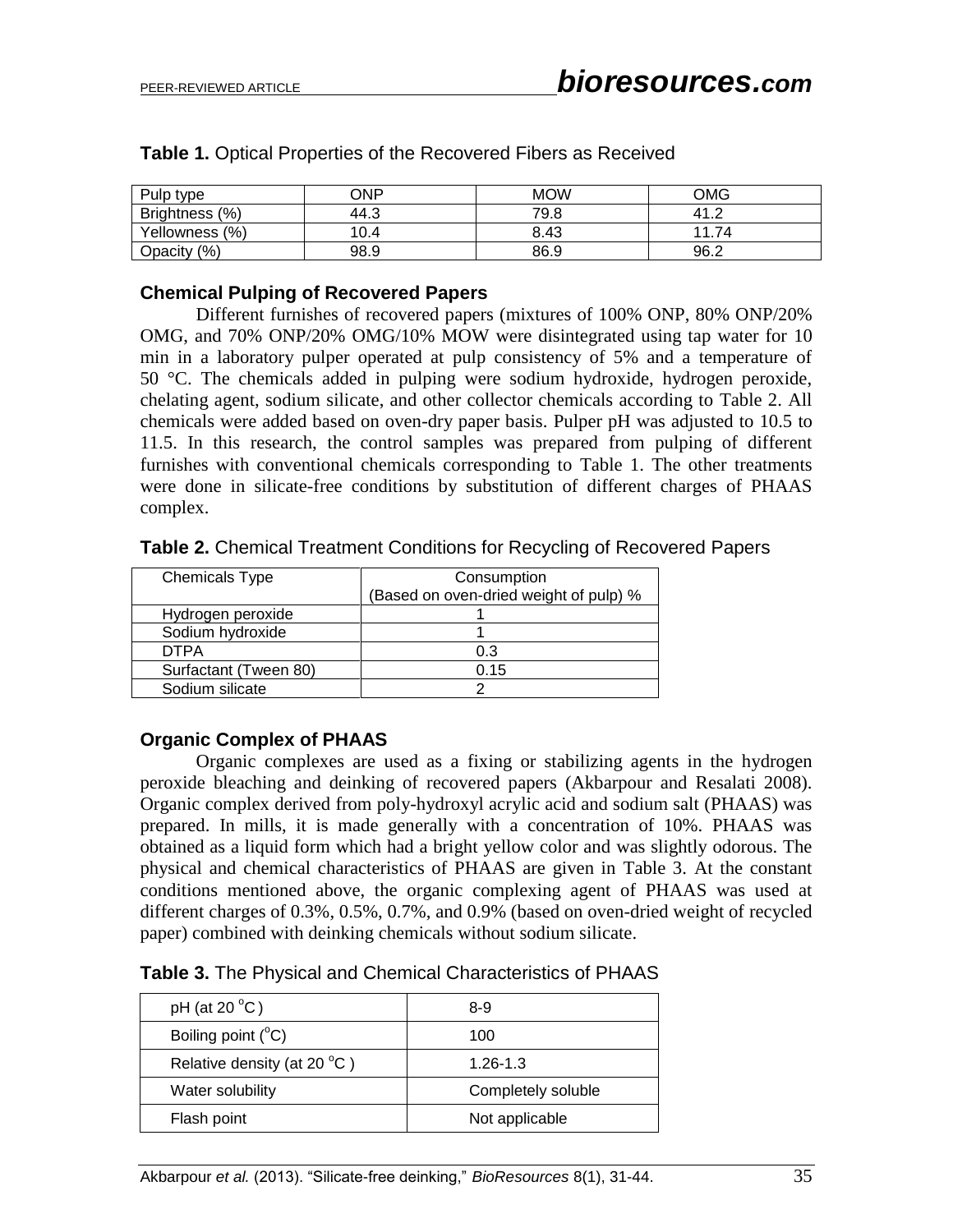# **Washing and Flotation Deinking**

 The resultant pulps from different treatments were washed with tap water through a 200-mesh wire screen and subjected to flotation (capacity of 20 litres equipped with an aerator operating at speed of 1300 rpm with the airflow set to 10 L/min) for 20 min at a temperature of 40 to 50  $^{\circ}$ C and a consistency of 0.8 % in the presence of surfactant  $(0.15\%$  Tween 80) and  $(0.3\%$  CaCl<sub>2</sub>) as flotation aids. During flotation, foam with ink particles attached was continually skimmed away from the cell surface. In all furnishes, a washing stage was implemented before flotation in order to increase brightness, to decrease yellowness, opacity, dirt count, dirt area, and caliper, and also to improve the pulp freeness when compared to undeinked pulp (data not shown). After flotation, the pulps were prepared to make handsheets.

#### **Determination of Handsheet Properties**

The handsheets (60 gsm) were made according to TAPPI T205sp-95. The optical and physical properties of papers were measured according to TAPPI test methods as follows: brightness and yellowness, TAPPI T452-om-02; opacity, TAPPI T425 om-02; pulp freeness (mL, CSF), TAPPI T227 om-04; caliper, TAPPI T411 om-05; air resistance, TAPPI T 460 om-02; tear resistance, TAPPI T414 om-04. Also, the paper density was measured at different treatments with relation between caliper and basis weight of papers. Finally, the optical and physical properties of papers were compared at different charges of PHAAS complex to control pulp (different recovered papers deinked with chemicals mentioned in Table 2).

#### **Measurement of Dirt Count and Dirt Area**

 The image analysis of the handsheet was carried out using a computer notebook, an Epson Perfection V200 Photo scanner, and Spec San 2000 software version V.2.3.30. The scanning condition used was according to the TAPPI Dirt Estimation Chart setting (TAPPI T537 om-96). Dirt count (number) and dirt area  $(mm<sup>2</sup>)$  per sheet area  $(m<sup>2</sup>)$  were reported. It should be mentioned that the lower limit of the ink particle size to be detected was  $0.04 \text{ mm}^2$ .

# **RESULTS AND DISCUSSION**

According to variance analysis, different charges of PHAAS in silicate-free condition to deink mixed recycled papers were found to have a significant effect on brightness when compared to the control pulp. Increasing the PHAAS consumption charge from 0.3% to 0.5% did not have a significant effect on the brightness values of produced paper. However, a further significant effect was observed when the PHAAS dosage was increased to 0.9%. Using 0.9% PHAAS, the highest brightness was achieved, reaching the same level as the control pulp. Mean values analysis (Duncan) classified these values into separate groups. In general, the highest levels of PHAAS resulted in paper with higher brightness (Fig. 1). Variance analysis of yellowness values indicated significant effects at different levels of PHAAS, at confidence levels 99%. Duncan analysis classified the yellowness value into separate groups (Fig. 2). Hydroxyl-acrylate in peroxide bleaching has been reported to be an effective stabilizer in peroxide bleaching (Yonghao 2005; Wurorimaa *et al.* 2006). Poly-hydroxyl acrylic acid is an effective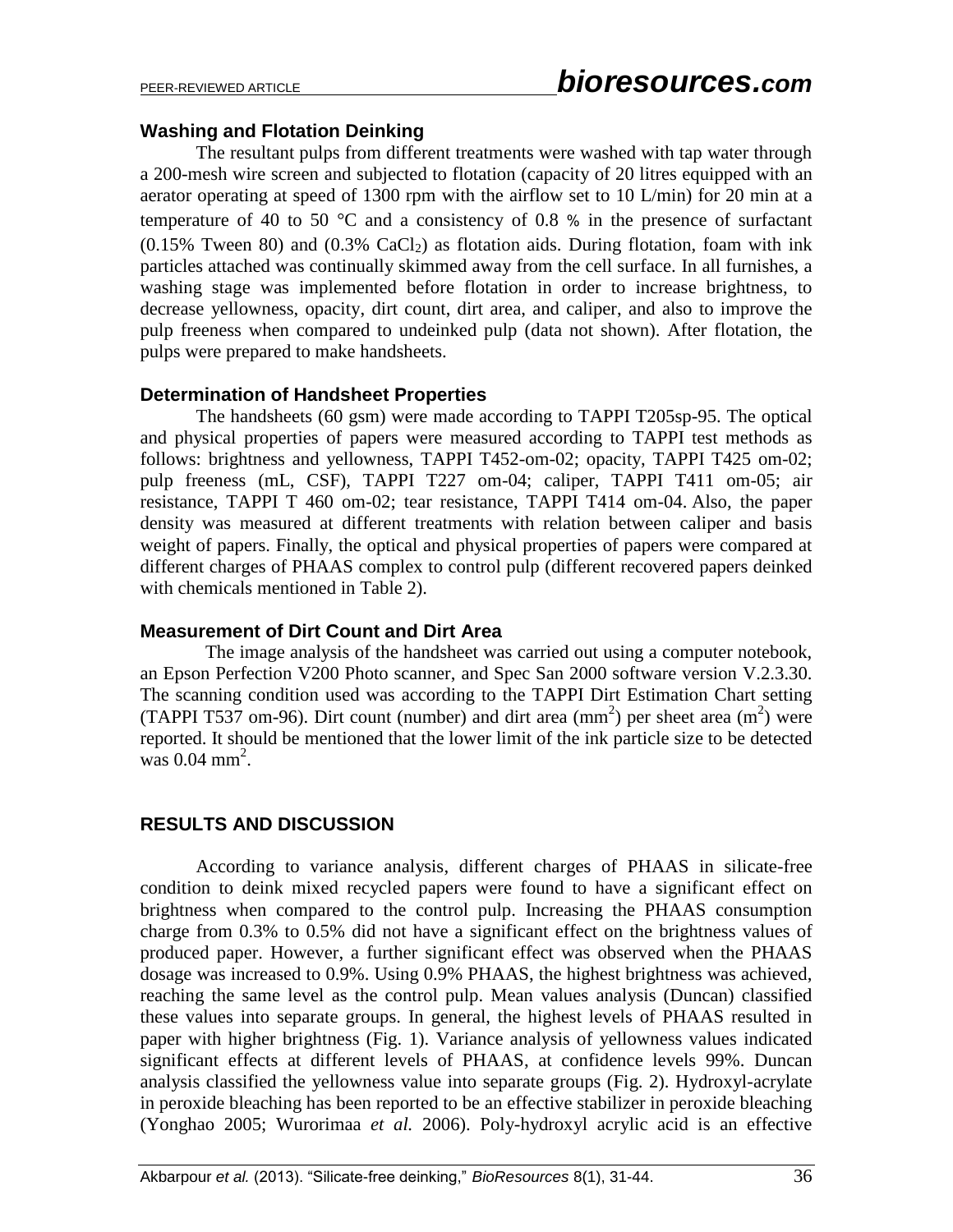stabilizer due to its metal binding ability and possibly due to its radical scavenging ability. In many cases, it is advantageous to apply PHAS together with a calcium-binding polymer (Leduc *et al.* 2005; Hamalainen *et al.* 2007). Also, it was reported that PHAS components have the highest peroxide stabilizing efficiency in terms of brightness (Hamalainen *et al.* 2007). It seems that peroxide has a similar function in paper recycling. So, improvement of brightness and decrease of yellowness are attributed to the bleaching function of peroxide. Optimum usages of PHAAS were different in all recycled paper furnishes applied. In general, by addition of PHAAS up to 0.9%, better brightness and lower or similar yellowness were achieved. It should be mentioned that the optical properties of the produced paper were decreased at higher charges than 0.9 percent of PHAAS (data not shown).



**Fig. 1.** The effect of different PHAAS charges on paper brightness



**PHAAS charge, % Fig. 2.** The effect of different PHAAS charges on paper yellowness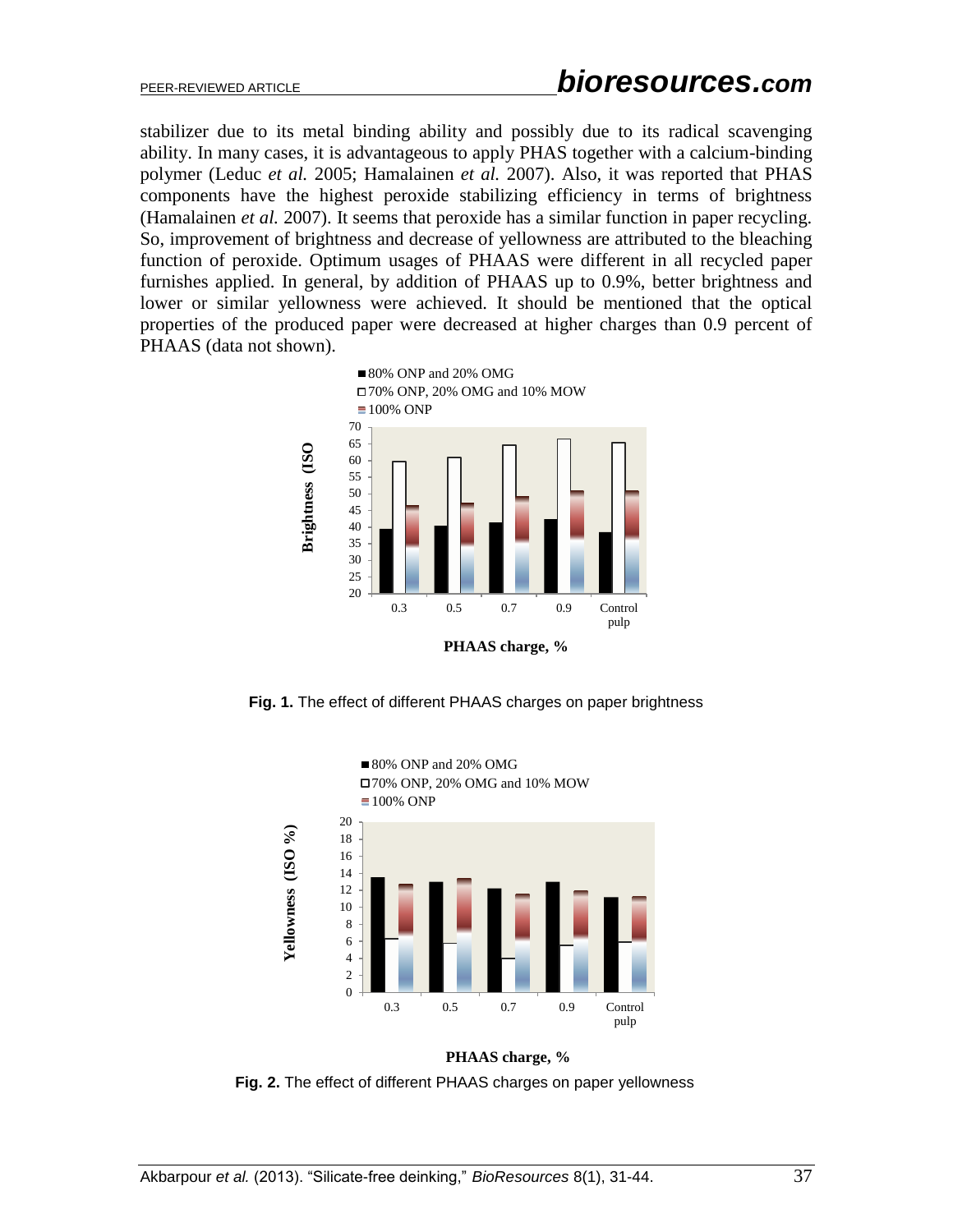Variance analysis of the opacity values showed a significant effect between treatments in terms of different charges of PHAAS, compared to the control pulp. In general, using different PHAAS charges rather than sodium silicate generally resulted in paper with similar or even more opacity in some furnishes of pulp. Different furnishes of recycled papers showed different opacity values because of the different types of pulp and or printing inks present in stock applied. So that the highest opacity achieved were different in any furnishes of recycled papers (Fig. 3). Increasing or decreasing of the opacity could be attributed to increase or decrease of bonding capacity in recycled fibers. In principle, when inter-fiber bonding is reduced, it can be expected that the light scattering and opacity of papers will be increased.



 **Fig. 3.** The effect of different PHAAS charges on paper opacity

The results obtained from comparing the ERIC values, which included dirt count and dirt area of handsheets in double side, showed that replacement of the silicate with PHAAS resulted in a significant improvement in ink removal percentage relative to the control samples (P<0.01). When PHAAS charge was increased, the ERIC values of handsheets were decreased (Figs. 4 and 5). These differences of ERIC values were significant  $(P<0.01)$ . It could be stated that the complex of PHAAS containing carboxylic acid groups is hydrophilic and has higher surface active and different chemical properties than another chemicals found in conventional deinking. It doesn't agglomerate ink particles but rather disperses the ink particles, thus minimizing their tendency to become re-deposited on the fibers. According to this research, the concentration of the PHAAS component in deinking of different furnishes of recycled paper before mentioned is preferably between 0.7% and 0.9% by weight based upon the total weight of the dry fiber. The final papers had higher brightness and lower dirt count and dirt area values. The improvement of ink removal was slightly greater in mixed MOW, ONP, and OMG furnish than the other furnishes.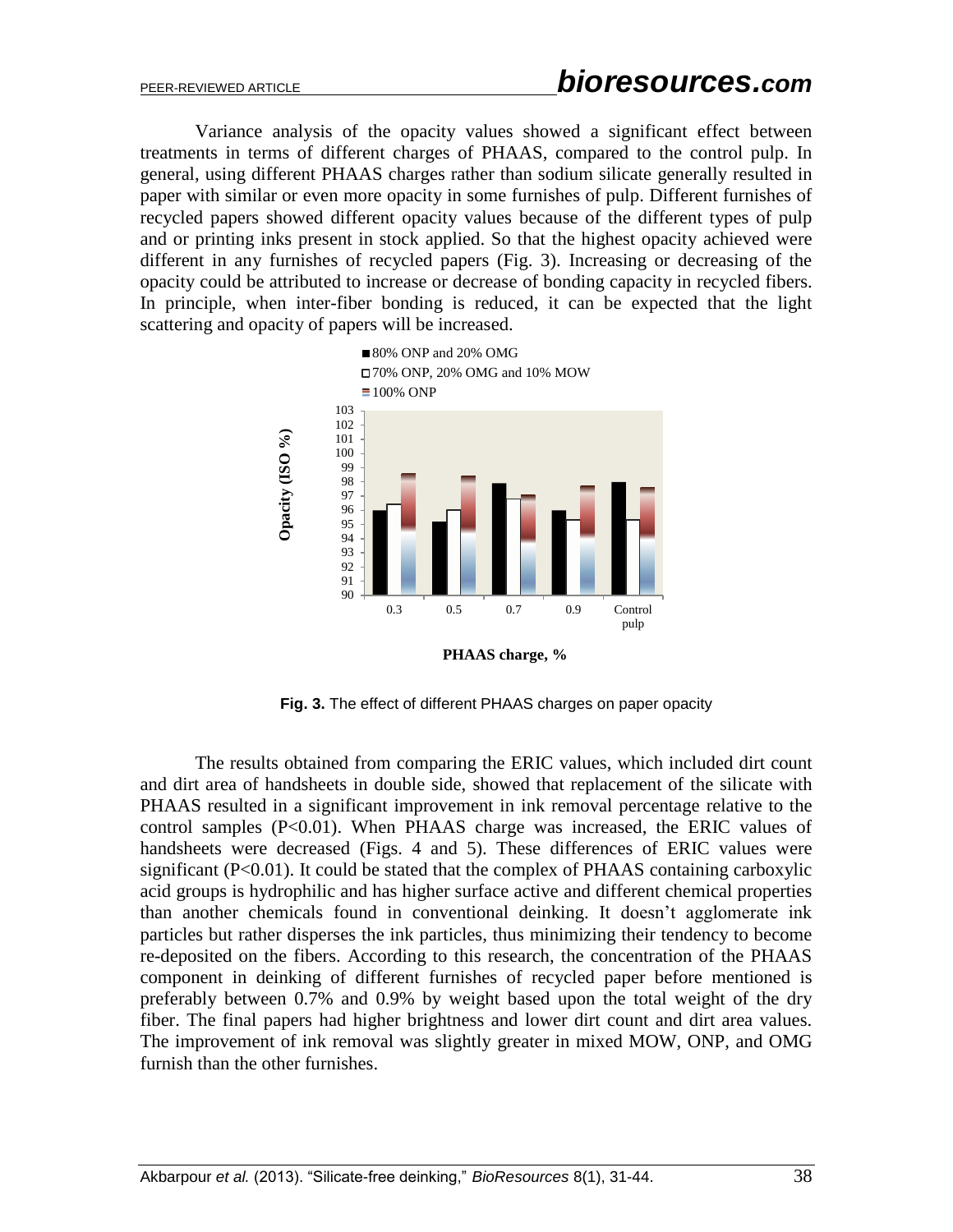

**Fig. 4.** The effect of different PHAAS charges on paper dirt count, a (Wire side), b (Felt site)





The results from variance analysis of freeness values (mL, CSF) at different charges of PHAAS indicated that there were significant differences between various charges of PHAAS at a confidence level of 99%. There was different results in Duncan grouping from different furnishes applied. Overall, using 0.7% PHAAS yielded in a pulp with average higher freeness or better drainage properties (Fig. 6).

Using different levels of PHAAS instead of sodium silicate resulted in a significant decrease of paper caliper compared to that of the control pulp. Based on the Duncan analysis, there was not a significant effect on caliper when PHAAS charge was increased beyond 0.7%. In general, the lowest caliper (Fig. 7), highest density (Fig. 8), and highest air resistance (Fig. 9) were related to 0.7 or 0.9% PHAAS as compared to the control pulp. With regard to achieved results, higher charges of PHAAS resulted in papers having higher density and greater air resistance.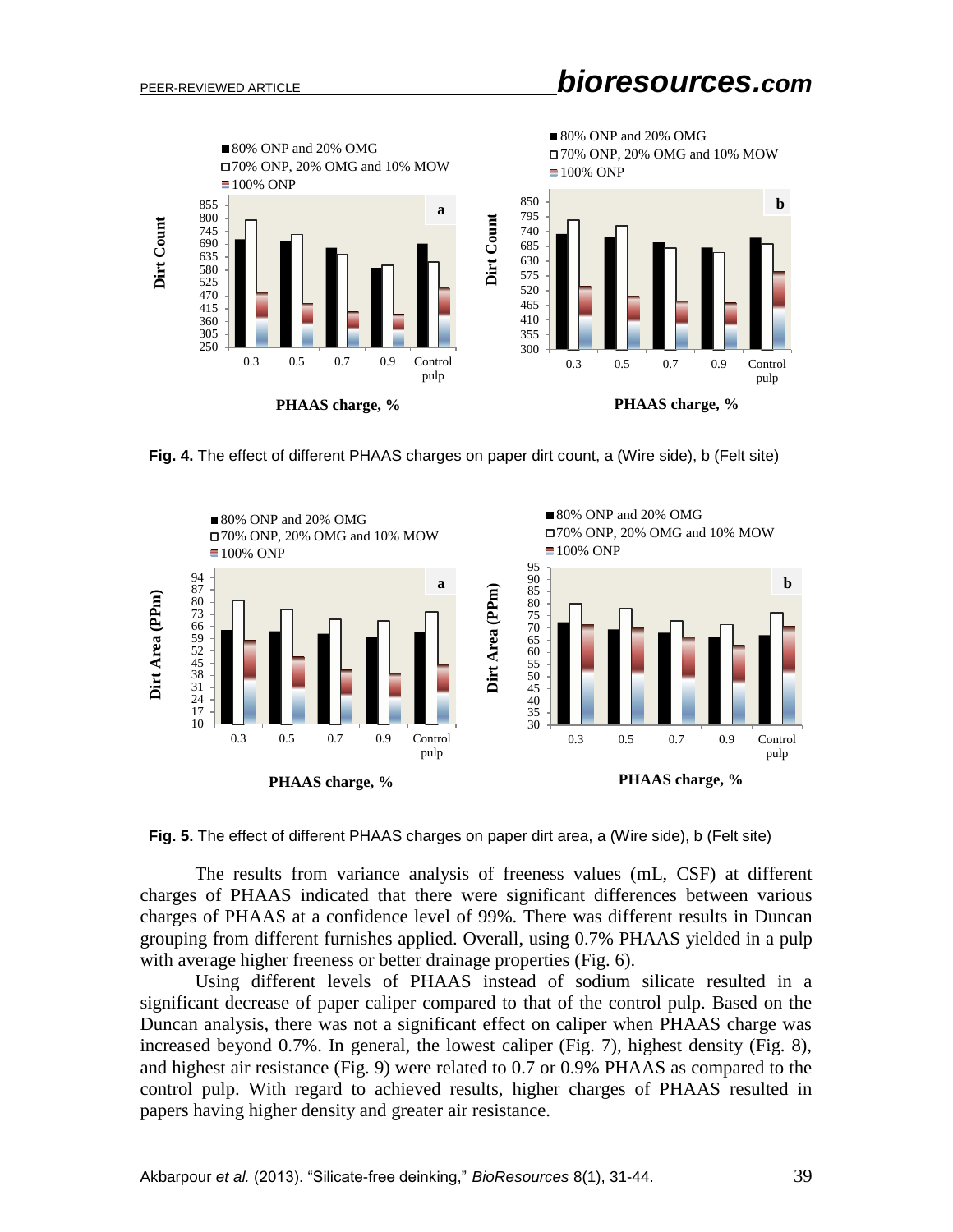

 **Fig. 6.** The effect of different PHAAS charges on pulp freeness



 **Fig. 7.** The effect of different PHAAS charges on paper caliper

Bulk and density are more important properties affecting the physical, mechanical, electrical, and printability properties of paper. The observed enhancement of the paper caliper is attributed to reduced fiber bonding or bonding capability, leading to reduced apparent density. Use of the organic complexing agent PHAAS improved the fiber bonding and resulted in a paper with more density. Higher charges of PHAAS (0.7%) resulted in paper having higher density and lower caliper. Although the carboxylic groups content in the pulps treated with PHAAS were not analysed, it is expected that a suitable reason for this observation can be the number of cellulose carboxyl groups present in pulps, which was increased by increases in PHAAS. Therefore, the caliper of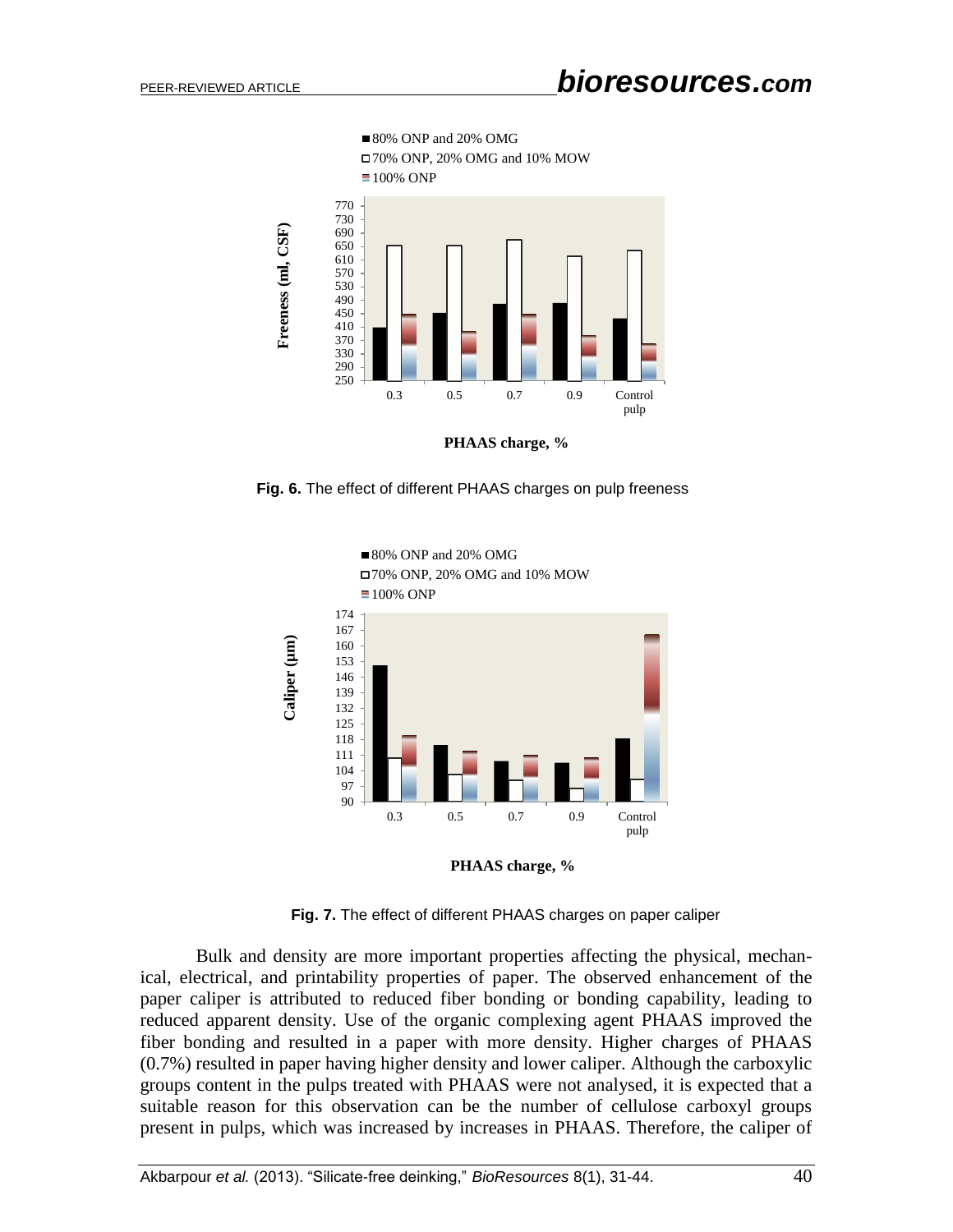paper is reduced and air resistance is enhanced by increasing of hydrogen bonding between fibers. Meanwhile, carboxyl groups present in the chemical structure of PHAAS could increase hydrogen bonding, which contributes to fiber bonding. Fibres with a higher carboxylic acid groups swell more, exposing larger surface areas with more potentially reactive sites available for interaction (Eriksson and Sjöström 1968). The increase in fibre flexibility and conformability increases the bonding of fibres and decreases the paper caliper (Laine 1996).



**PHAAS charge, %**

 **Fig. 8.** The effect of different PHAAS charges on paper density





**PHAAS charge, %**

 **Fig. 9.** The effect of different PHAAS charges on paper air resistance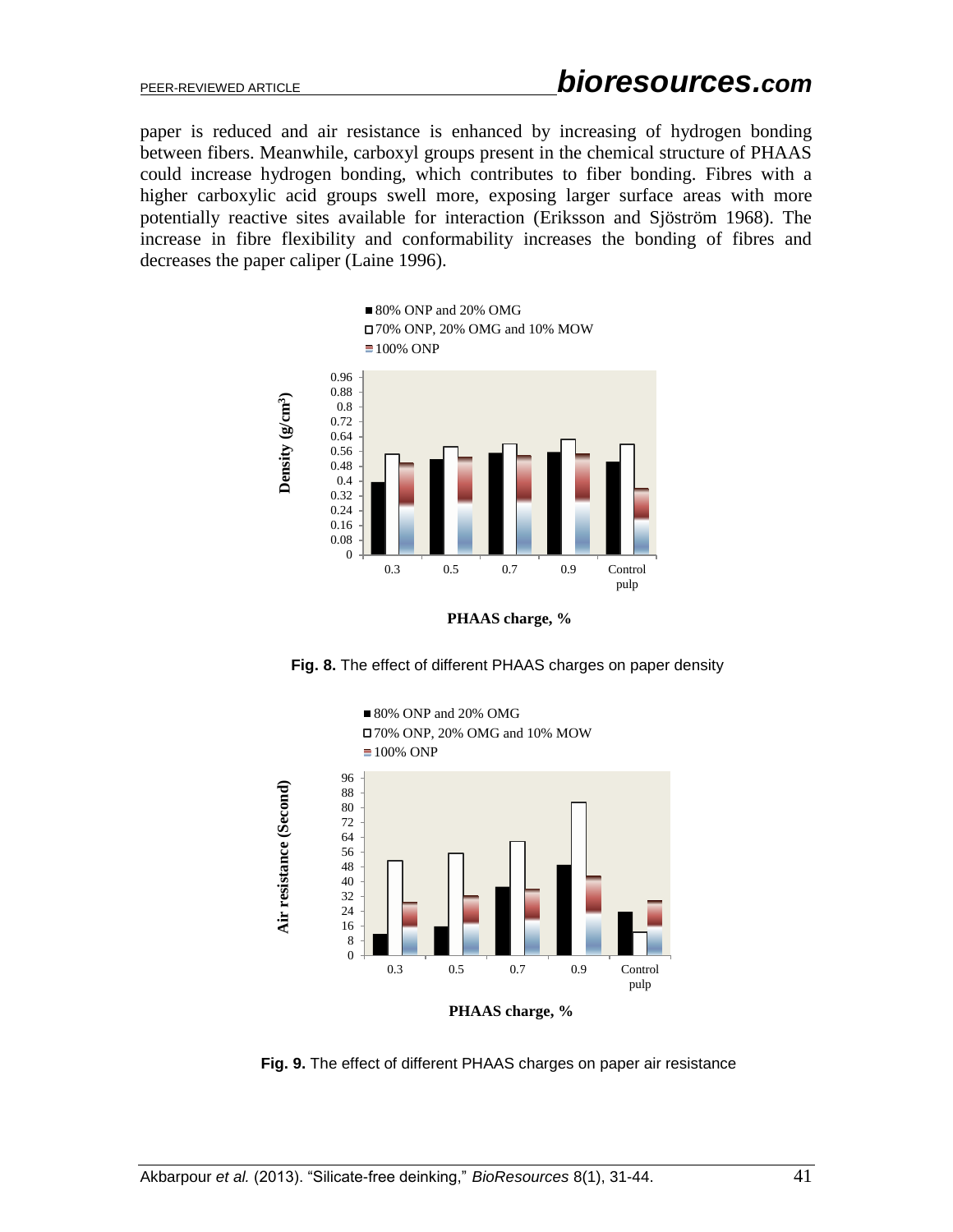As shown in Fig. 10, there was not a significant effect on tear indices of papers corresponding to variance analysis. In general, the results showed that one could produce a paper with similar tear index or even higher than the control pulp using different charges of PHAAS from deinking of different furnishes of recycled papers (Fig. 10). The use of 0.7 to 0.9% PHAAS in all experiments in different furnishes resulted in paper with higher tear indices.



 **Fig. 10.** The effect of different PHAAS charges on paper tear index

# **CONCLUSIONS**

 Silicate compounds may build up in the papermaking process, causing deposits on the paper machine and decreasing the paper strength and higher consumption of wetend chemicals. In this study, silicate-free deinking of different recovered papers was evaluated, and the results were as follows:

- 1. It was demonstrated that silicate-free conditions can be used successfully for deinking of recovered papers including ONP, MOW, OMG, or combinations of them using organic complex of poly-hydroxyl acrylic acid and sodium (PHAAS) as an alternative replacement to sodium silicate in deinking formulations. The present results showed that it is possible to produce the papers with suitable quality compared to both conventional deinked pulps.
- 2. Addition of PHAAS rather than sodium silicate improved the paper brightness, air resistance, paper density, pulp freeness and decrease of paper yellowness compared to different respected control pulps which deinked conventionally with presence of 2% sodium silicate. By replacement of PHAAS, there was not found to be any significant difference between tear indices when compared to control pulp and obtained tear indices of paper produced with different charges of PHAAS were comparable and sometimes higher than those of the control pulps.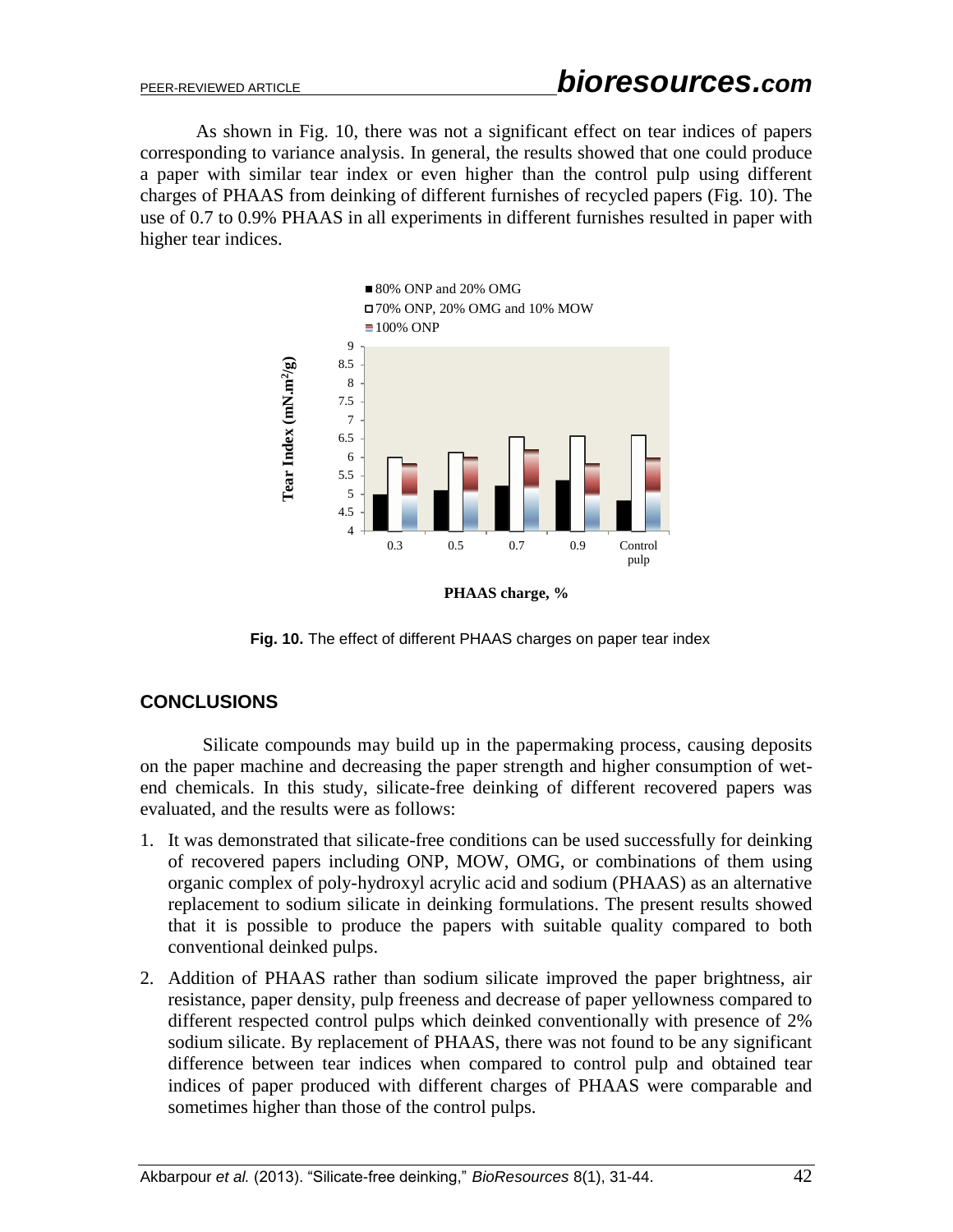- 3. The furnishes ONP, MOW, and OMG have basically different chemical and mechanical characteristics such as pulp type, ink, and printing types. So it is imagined they have a different response to the deinking treatments. In this research there were different results from different levels added of PHAAS to deinking chemicals. Overall using 0.7 to 0.9% PHAAS resulted in better optical and physical properties and it is suggested for deinking of these furnishes.
- 4. With regard to major problems of silicates in terms of their build-up in papermaking process, deposit formation and wastewater treatment cost, it could be expected that using PHAAS is better as economic point of view compared to sodium silicate.

# **ACKNOWLEDGMENTS**

The authors are thankful for the support of the Laboratory of Wood and Paper Technology in Gorgan University, Iran and also the Research Center Members of Paper Testing in Mazandaran Wood and Paper Industries (MWPI), Iran.

# **REFERENCES CITED**

- Akbarpour, I., and Resalati, H. (2008). "Investigation of substituting the organic complex of Glanapone Stab rather than sodium silicate in hydrogen peroxide bleaching of hardwood CMP pulp," I<sup>st</sup> National Iranian Conference on Supplying Raw Materials *and Development of Wood and Paper Industries*, 1(1), 34.
- Akbarpour, I., and Resalati, H. (2008). "Silicate-free peroxide bleaching of mixed hardwood CMP pulp," *European Workshop on lignocelluloses and pulp, Advances in Pulping, Bleaching and Related Analytics Conference Proceedings*, 145-157.
- Akbarpour, I. (2009). "Enzymatic deinking of old newspaper," *M.Sc. Thesis*, Gorgan University of Agricultural Sciences and Natural Resources, Iran, 121p.

Ashori, A., Jalaluddin, H., Wan, Md., Zin, W. Y., & Mohd Nor, M. Y. (2006). "Enhancing dry-strength properties of kenaf (*Hibiscus cannabinus*) paper through chitosan, "*Polymer–Plastics Technology and Engineering* 45(1), 125–129.

- Bajpai, P. K. 2010. "Solving the problems of recycled fiber processing with enzymes," *BioResources*. 5(2), 1-15.
- Bolanca, Z., Agić, D., and Bolanca, I. (2000). "Influence of the offset ink formulation on the paper recycling efficiency," *Proceedings of the 11<sup>th</sup> International DAAAM Symposium, Katalinic B. (Ed.)*, 37-39.
- Bolanca, Z., Bolanca, I., and Hladnik, A. (2003). "The Influence of digital printing conditions on the characteristic of the recycled fiber," Proceedings of  $28^{\text{th}}$  EUCEPA Conference, Loureiro A. (ed.), 356-357.
- Borchardt, J. K. (1993). "Effect of surfactant and particle size reduction on hydrolysis of deinking sludge and non recyclable newsprint," *J*. *Biotechnology and Bioengineering* 45(3), 239-245.
- Cathie, K., and Guest, D. (1998). *Textbook of Guide to Waste Paper*, Second Ed., ISBN 964-7006-29-2.